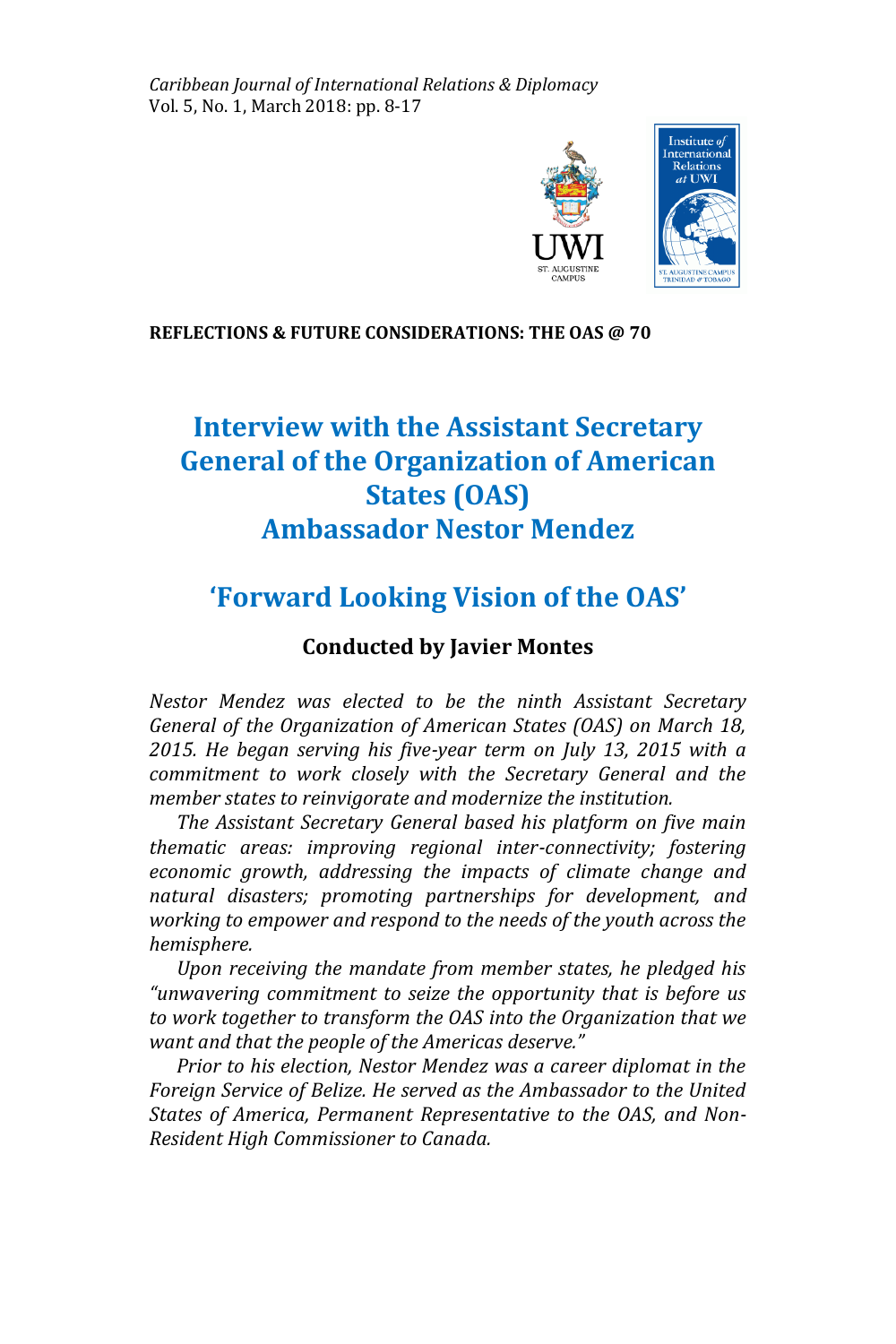*He holds a Master's Degree in International Policy and Practice from George Washington University in Washington, D.C., a Graduate Level Certificate in Diplomatic Studies from Oxford University in Oxford, United Kingdom, and a Bachelor's Degree in Business Administration from the University College of Belize in Belize City, Belize.* 

#### **Keywords**: OAS; Nestor Mendez; Future of the OAS

*JM: Ambassador Mendez, on April 30, 1948, the Charter of the Organization of American States (OAS) was signed in Bogota, Colombia. Since then, fundamental changes in the global political context have emerged over time, bringing with them attendant social and political challenges. How has the Organization been able to adapt to a hemisphere and world that are in constant change?*

**ASG:** The Organization of American States is the oldest regional organization in the world. Notwithstanding its impressive history and trajectory, in order to remain functionally utilitarian and relevant, the OAS has had to demonstrate its ability to adapt and to respond to the needs and challenges faced by its Member States. From the earliest days of its founding, the OAS has endeavoured to respond to Member State driven demands, which are in constant evolution beyond the discernible vacillations in the political panorama. The security landscape and the social demands in our countries are also constantly evolving, and include challenges such as migration issues, unemployment, and a burgeoning youth demographic which in many countries is neither studying nor working. Those are challenges that we face every day, and the Organization has been strident in its response to such issues. For instance, when the issue of trafficking persons emerged as a significant challenge, at the request of Member States, the OAS provided the relevant technical expertise to address the issues and concerns. The OAS also implemented mechanisms to systematically address the complex issues related to drugs in response to escalating concerns, especially in the Central American corridor and in the producing countries of South America. The Organization also designed very specific programs to address social challenges with youth unemployment, including the highly successful Small Business Development Centers initiative. We have a flagship scholarship/fellowship program that has helped to extend academic opportunities to thousands of leaders and potential leaders of the countries of the Americas. In the area of democracy,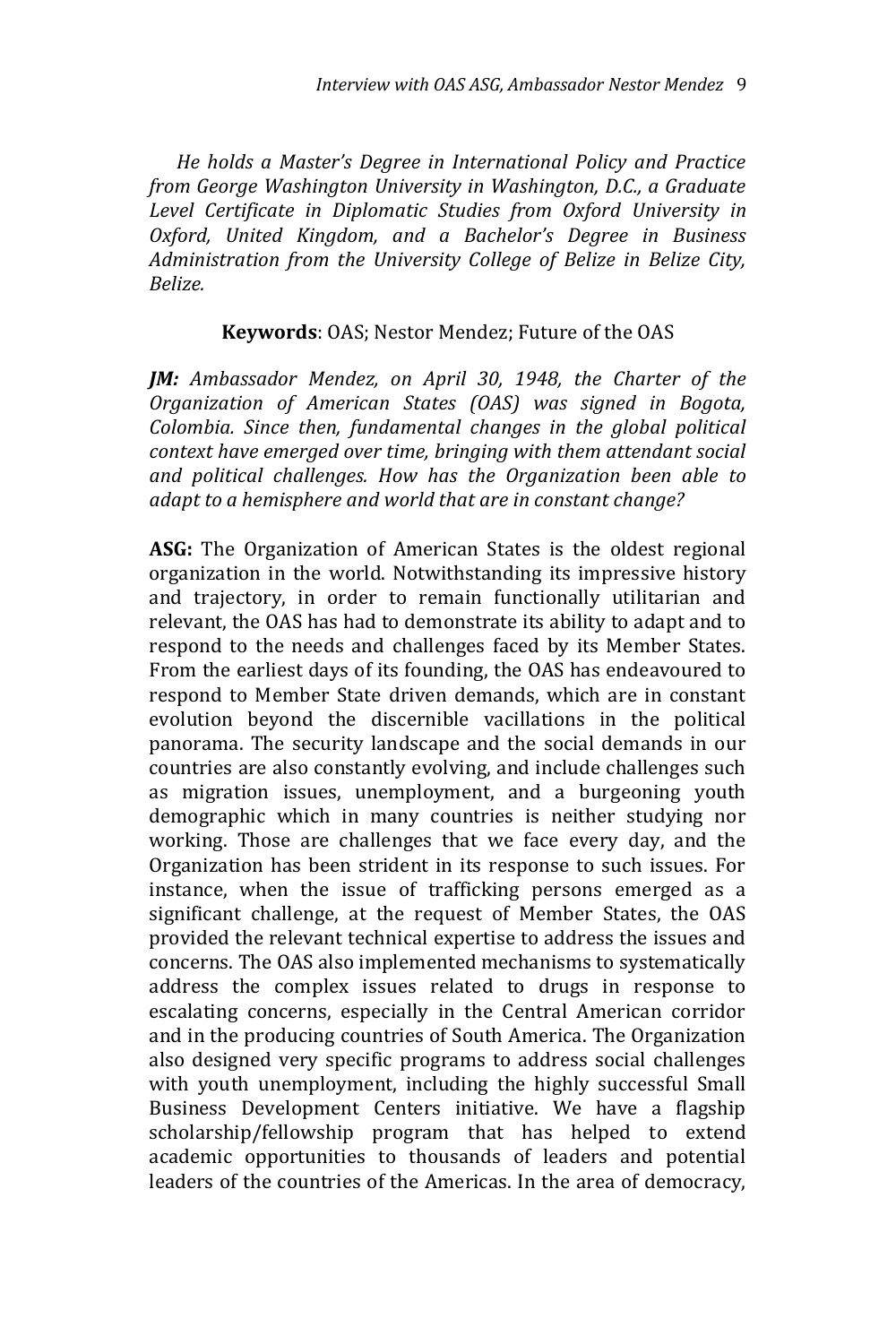we have worked assiduously towards institutional strengthening to ensure that elections are transparent and legitimate. We have also done a lot of work to strengthen governmental institutions across the spectrum. In short, the OAS has been responsive to the evolving demands of its Member States, and that is what has kept us fundamental and relevant to transformative processes in the Americas.

*JM: So in essence, the programs and technical assistance that the OAS provides evolve as required to meet the changing needs of the people of the Americas over time?*

**ASG:** Exactly. We do not invent our mandates. We respond to what the Member States need within the ambit of the four core pillars. It is important that the Organization remain an indispensable tool, steadfastly dependable institution in constant search of solutions. Although the OAS may not possess the fount of fiscal depth on which bigger organizations can count, what we do have is a valuable brand, we have convening power, we bring a level of legitimacy to the table so that when we are involved in a project, it gives our partners the confidence that the OAS will contribute creditably, as is its tradition. Such a reputation is invaluable.

*JM: You have played a key role in helping to reposition the institution to the prominent standing it holds today. What are the most important factors that have contributed to the emergence of the OAS as the single most important platform for political dialogue, consensus-building and collective action in the Americas?*

**ASG***:* One very significant aspect of the OAS is that it is the only organization, the only regional institution which counts in its membership all the independent countries of the Americas, all 35 of them, 34 of which are active. As you would be aware, Cuba has not been a participating Member State although its suspension was lifted in 2009. There is tremendous value in membership. At Headquarters in Washington D.C., the Permanent Council of our Organization brings together the Permanent Representatives of all of these Member States, and this represents a most vital platform for direct communication and dialogue among States. It also provides the only forum where all of them can sit down and address the many political challenges, security challenges, those related to democracy, development, and any other political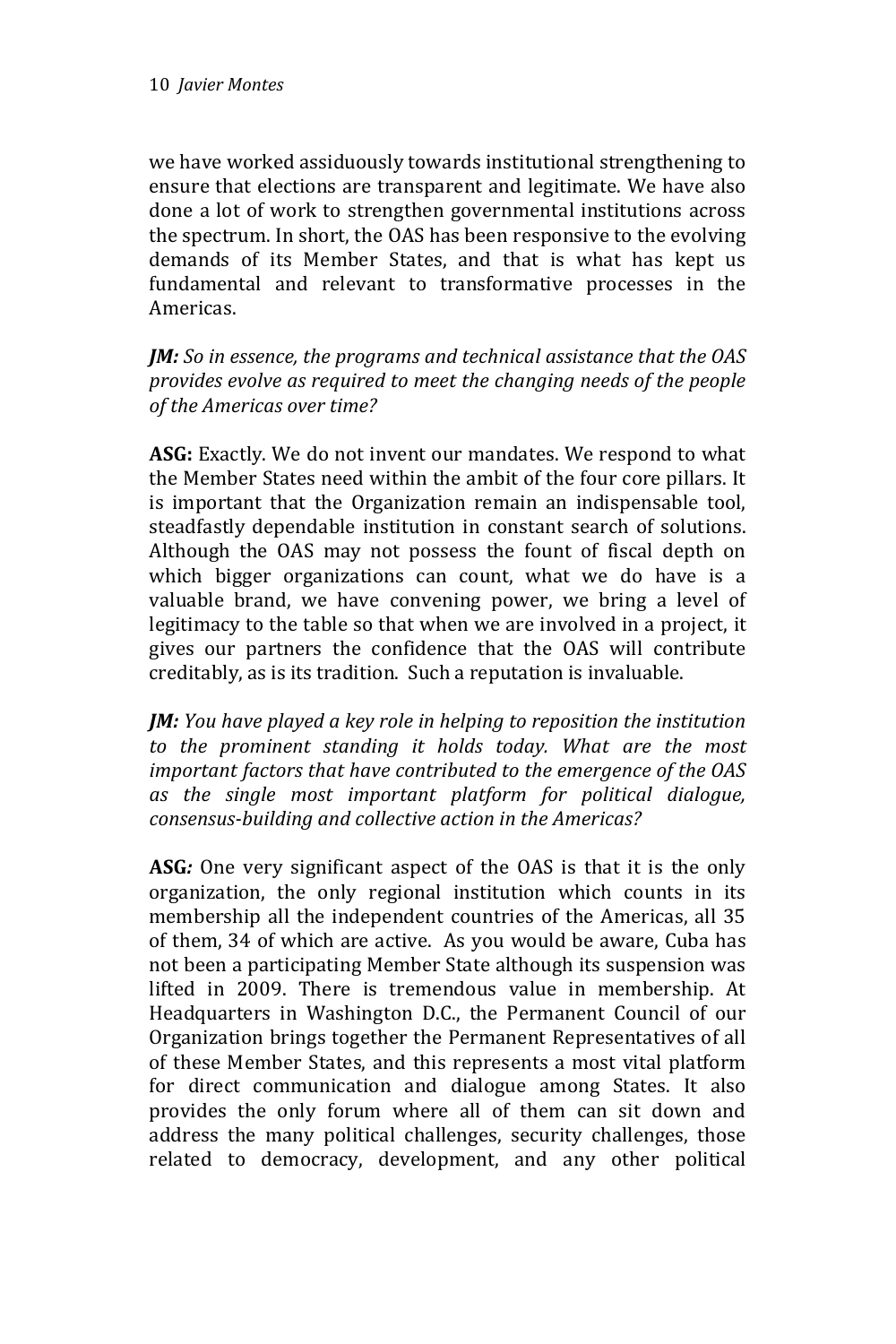emergency which may arise. We have the platform which brings citizens of the hemisphere together to discuss how we can jointly and collaboratively respond to our challenges.

*JM: Among those Members, the smallest country has the same weight as the biggest country, in terms of decisions by consensus or voting?*

**ASG:** Precisely. That is another important factor. Not only are we talking about the forum that grants access to the Representatives of the 34 active Member States, but we are also speaking to the decision-making process. Whereas we strive to make decisions based on consensus, the fact is, if there is need for a vote, each country has one vote. Among the 34, the smallest in relative size of our Member States has the same voting power, as the largest and most powerful sister states of the hemisphere. Comparatively speaking, that provides certain leverage to these countries when viewed in the context of similar international organizations whose membership is spread across significantly larger geographic zones.

*JM: You are a son of the Caribbean, and a seasoned diplomat who has served as Ambassador of your country to the United States and as Permanent Representative to the OAS. What is the relevance to Caribbean States of membership in the Organization of American States?*

**ASG***:* Caribbean States derive many benefits from membership in the OAS. The Organization looks at issues such as climate change, which is absolutely important for these countries. The OAS is, for many of these countries, an important source of technical cooperation. We have, as I mentioned earlier, a flagship scholarship program which has been of tremendous utility as an avenue for educational advancement, and which has continued to expand and to evolve in terms of its offerings. In addition, being at the decisionmaking table on issues that affect the region is particularly invaluable in and of itself. Other areas in which the technical assistance of the OAS can make an important difference include capacity-building opportunities in countries of the Caribbean which routinely confront human resource challenges, as well as expertise in drafting or sharing model legislation which may be adapted, as appropriate, to address existing and emerging concerns. We also do a lot of work with youth and with women in terms of the assertion of their rights. Fortunately, the Caribbean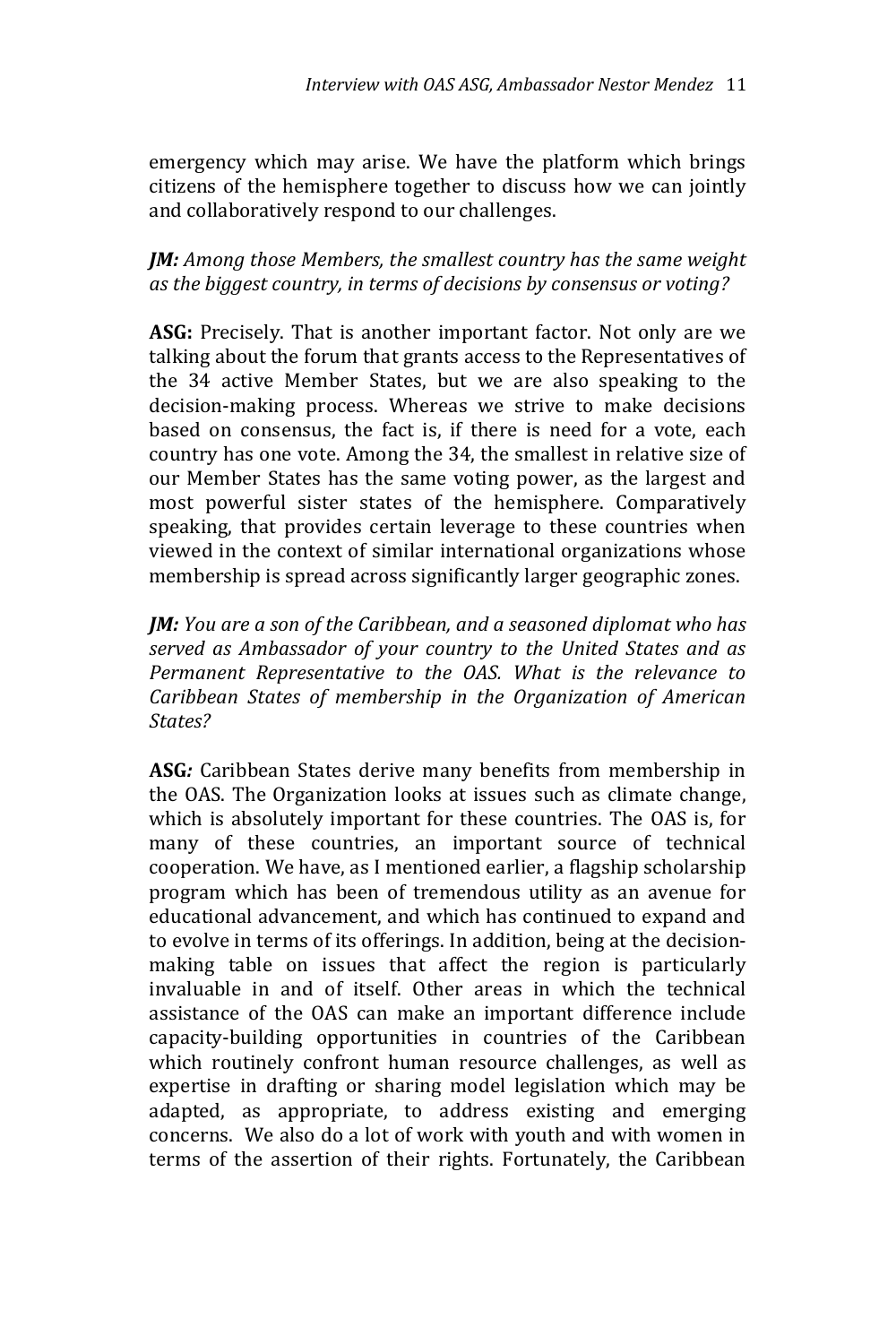has a historically strong democratic tradition; nevertheless, there are other challenges such as issues of security, vulnerability to natural disasters, the challenges of ensuring that the youth demographic, the greater part of the population of these countries, has opportunities to be trained, educated, and to obtain decent employment. These are existing challenges which the Organization is working to address. With regard to the global benefits to be derived by Caribbean Member States, the value of the Organization ought to be considered from a holistic perspective, rather than viewed through the myopic prism of single projects or initiatives which the OAS undertakes.

*JM: You have been an outspoken advocate for more action on climate change. Given the polarity of ideas and convictions on this subject, and the reality with which all states, particularly small states, are confronted, what would be your recommended approach to addressing this considerable and complex issue?*

**ASG***:* I think that the divide over the reality of climate change is very unfortunate. My view is that it is beyond consideration for anyone to surmise that climate change is not real. So how do we convince the people in these areas that believe it is not as serious as we think it is? We need to change the focus and the approach. Appreciating the gravity of natural phenomena in the last couple of months, the severity and frequency of natural disasters is something that will continue to batter our Member States in the foreseeable future. I am not only referring to the most vulnerable countries, the small island States; we are also seeing changing climate patterns that have led to extremely heavy rainfall for prolonged periods of time. This year we have witnessed inundations of epic proportions in some large South American countries, resulting in untold damage. The tropical storm that passed through Costa Rica and Nicaragua actually left in its wake unprecedented loss of life. It is incumbent on us to recognize the obvious, and to equip and retool our countries with the knowledge and the mechanisms to adapt and to mitigate the damages brought about by changing climate patterns.

*JM: What are, to your mind, the most significant challenges or issues with which the region will be faced in the next decade?*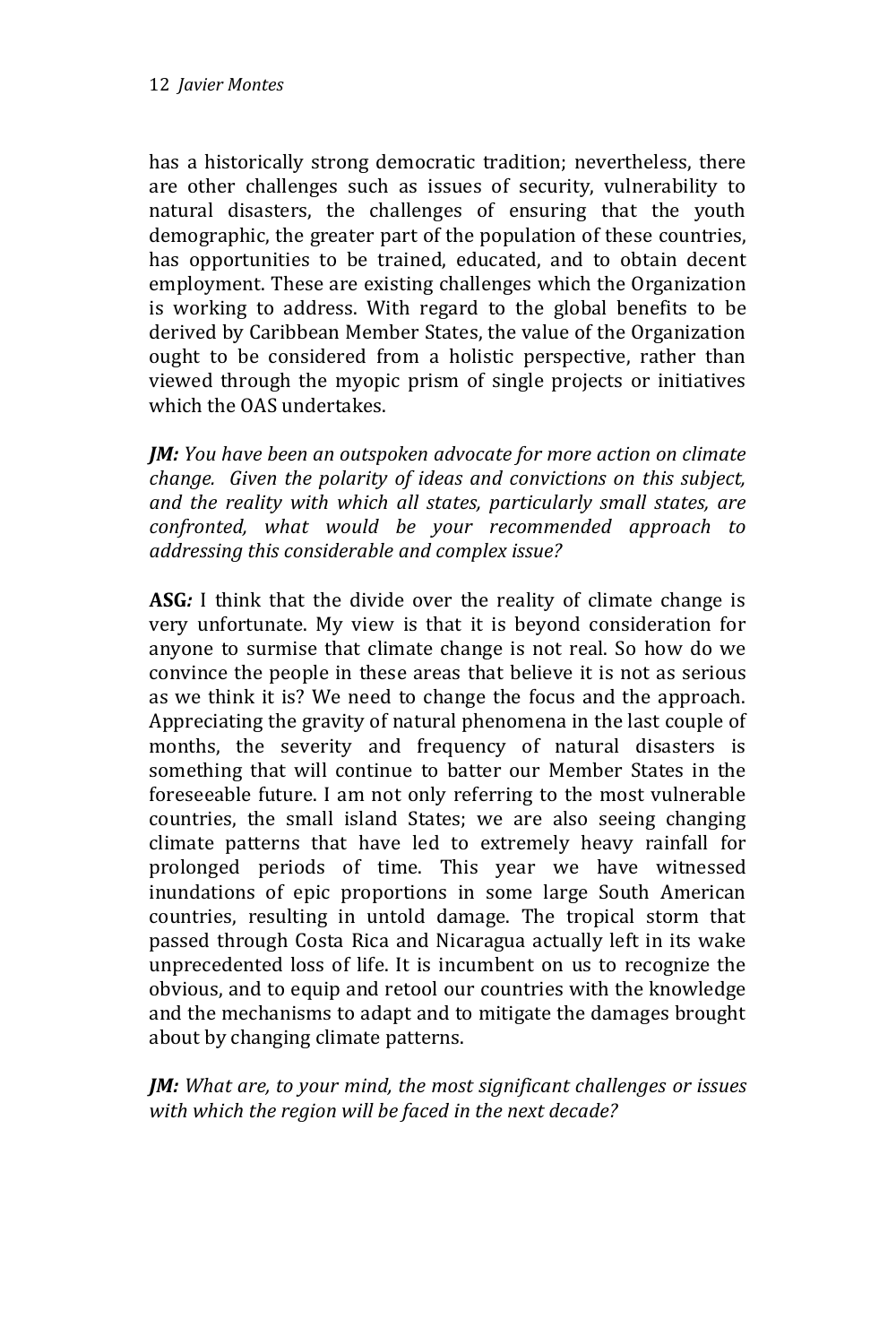**ASG:** The hemisphere will have to contend with a number of major issues, many of which will be inter-connected in nature. The issue of the preponderance of youth as a percentage of our populations is a reality which must be carefully assessed, since it carries with it the weight of attendant implications for the future of the Americas. As I said earlier, in many countries many of our youths are neither studying nor working. What must our response be in addressing the reality of these citizens? How do we provide for them? Imagine, if you will, a 12-year-old child for whom we are unable to provide an education or the opportunity to grow as a responsible citizen in a democratic country. In ten years' time, this child will be 22 years old, and we would have missed a critical opportunity to effectively contribute to the realization of his or her potential. What do you do with a 22-year-old that did not finish school? One who has no skills, whose chances of securing a decent job, as a result, have been severely diminished? These are the challenges we have to face right now in order to plan for a future of promise and wellbeing, job security, avenues for personal development and social mobility. Additionally, we will have to respond to the need for effective management of water resources, issues which relate to migration, and ongoing changes in climate and weather patterns and the impact these bring to bear on countries, including hurricanes, droughts and floods. These are not challenges which stand on their own. By their very nature, they affect the cycles of production, including food production, and migration, since people will move when they are hungry, when they do not have food, and when they perceive that there are no options and opportunities. They will move in search of opportunities for greater security, for gainful employment and for a better life, for a future of hope. These are some of the big questions with which we will be faced.

### *JM: So is there a connection between these potential challenges, migration, food production, water, and climate change?*

**ASG:** Invariably, they can be traced back to climate change. Viewed in the context of the security of the Nation State and its people, once the stability of the State or the region is affected, the impact is comprehensive in scope since all of the factors are inter-connected.

*JM: How would you propose that these challenges be met by the OAS?*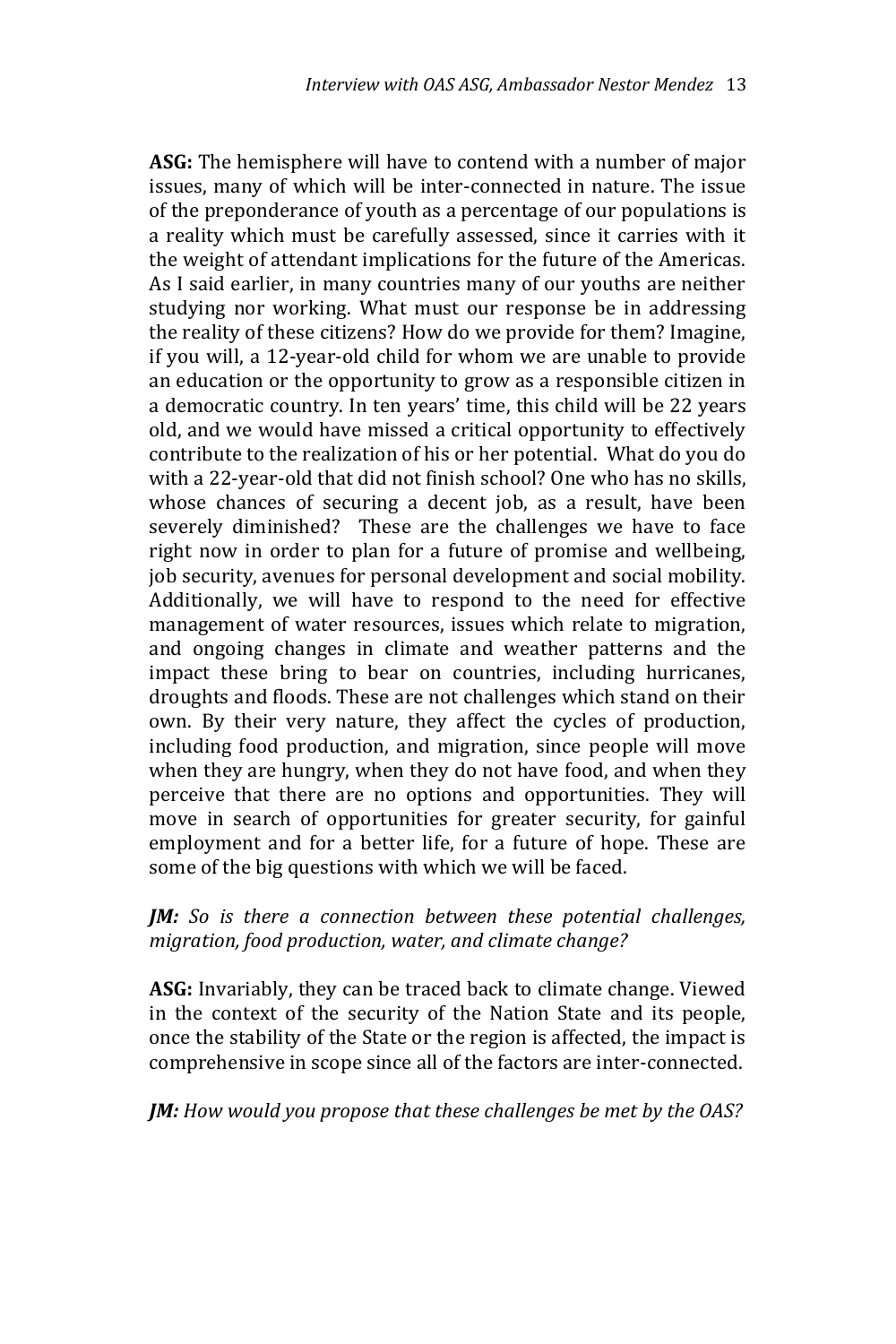**ASG:** As an Organization, we need to focus on the future, on education and youth. We need to ensure that our people are welleducated and trained in areas of high demand as engines of economic growth. We also need to afford our youths opportunities for decent employment, to promote and encourage enterprise and entrepreneurship ideals, and to facilitate mechanisms for the establishment of businesses. Such responses would target poverty reduction. The other issues on which we have to focus are directly linked to climate change. How do we address the issue of water resources management, of natural disasters, of migration which is an outcome of the aftermath of natural disasters and changing climate patterns? These are questions with which the Organization is already grappling, and for which it must continue to be responsive. Another issue of fundamental importance is the empowerment of women. Women constitute approximately half of the population of the Americas, and in many countries, they are not visible participants in mainstream economic activities, they do not have equal access to education and other opportunities which are traditionally open to men. We have to focus on this very important demographic and facilitate ease of entry into the economic mainstream by opening fair and accessible avenues towards that end. As essential contributors to the comprehensive growth of our hemisphere, women must be empowered so that we acknowledge the benefits of their participation, and support their invaluable work. We also have to focus on innovation and the appropriate use of technology. Pursuing solutions to problems in the same way in which we have been pursuing them for decades without the benefit of the broad successes we anticipated means that nothing will change if we continue to repeat time-worn approaches. We have to tap into the imagination, the creativity of young people and help them to help us solve the problems of our society today. A very important element that can never be far from sight is the issue of renewable energy. Economies cannot function without energy, and as we would be aware, the pattern of energy production over the decades has had a tremendously deleterious impact on the environment. We must therefore focus on renewables, which is undoubtedly the way of the future. To the credit of the OAS, the Organization is already actively engaged on this issue.

*JM: How do you see the OAS Secretariat playing a more substantial role in supporting Member States in their efforts to implement the 2030 Agenda and the Paris Agreement?*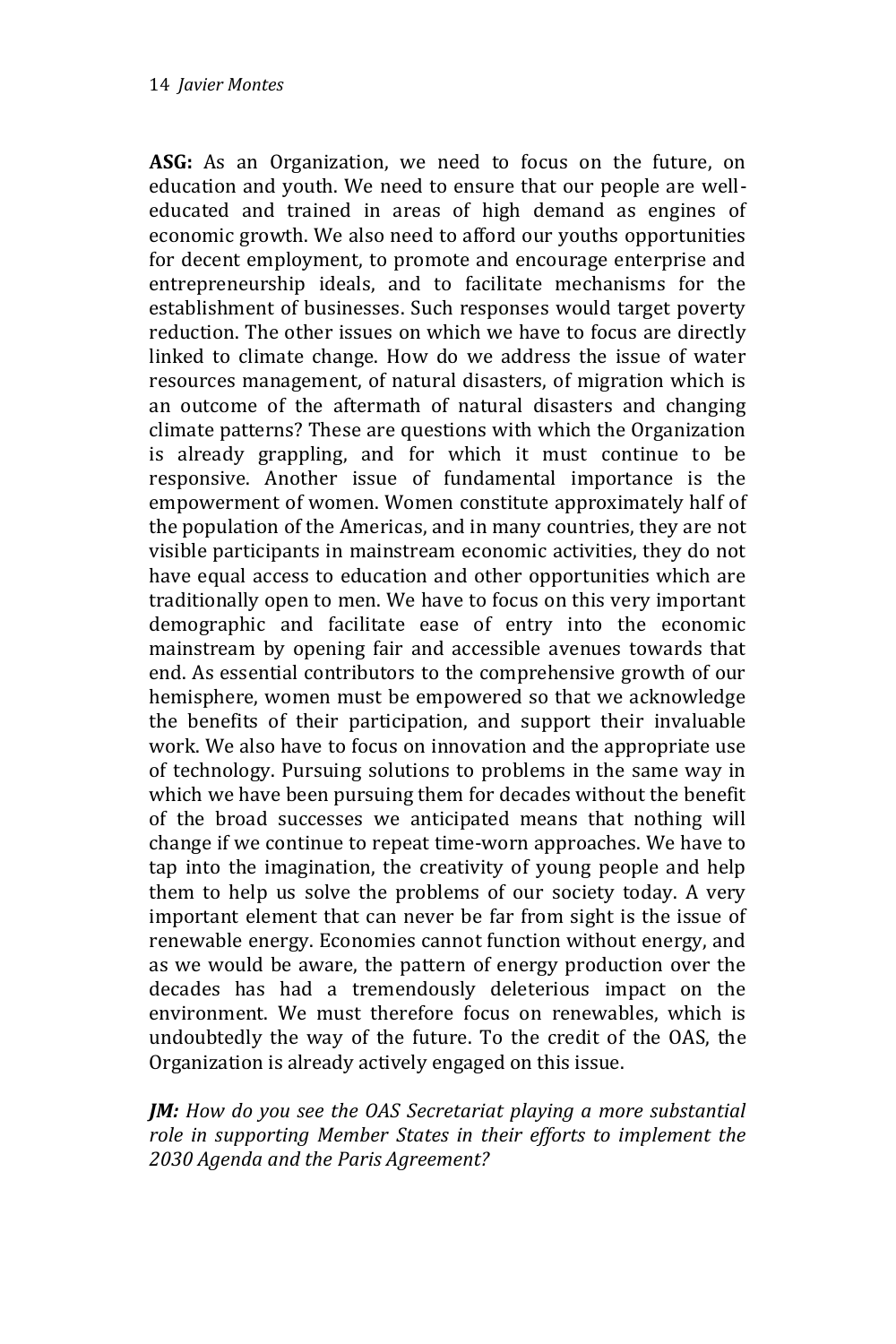**ASG:** Even before there was a global agreement on the 2030 Sustainable Development Goals (SDGs), the OAS was already working assiduously in the delivery of projects and initiatives and services under the four pillars that guide its work. These four pillars have been mentioned before: Democracy, Human Rights, Multidimensional Security and Integral Development. When you examine the work being carried out under each one of them, the Organization is already responsive to a sizeable percentage of areas covered by the SDGs. We therefore need to continue and even to expand on the work under the four pillars, mindful that we should be more specific and with keener focus on those areas in which we bring real value-added to our countries. We need as an institution to maintain an integrated approach since all of the issues are inter-connected. This is a fundamental and guiding principle of the Organization in responding to the needs of States. Member States, as sovereign nations, took the decision to accept the SDGs as the framework that would guide their development. Likewise, as sovereign Nation States they are the ones who should request from the Organization how and where they would require it to assist them in their quest to realize the SDGs. Clearly, there are many areas in which the Organization is able to tap into its vast experience, and to leverage its partnerships, synergies, and resources to help the countries in providing value-added solutions.

*JM: Despite reasonable economic growth, Latin America and the Caribbean is still the region of the world with the highest levels of income inequality. Is there a greater role for the OAS to play as an institution in addressing this challenge? What role should economic or social policies play in this regard?*

**ASG:** My view is that all of the factors are inter-related. The four pillars which underpin our work are, I reiterate, also tied to each other. In addressing the issue of poverty reduction, the pillar which would be at the forefront of solution-oriented approaches is that of Integral Development, an essential strategy of which would have to be a focus on youth, particularly as it relates to education. I hold fast to the adage that education is the great equalizer. I know this to be true because education is a tool for creating opportunities; education is a catalyst to a more informed citizenry in a democratic society. Education is a channel through which people understand the inherent value of their rights in a democratic society, and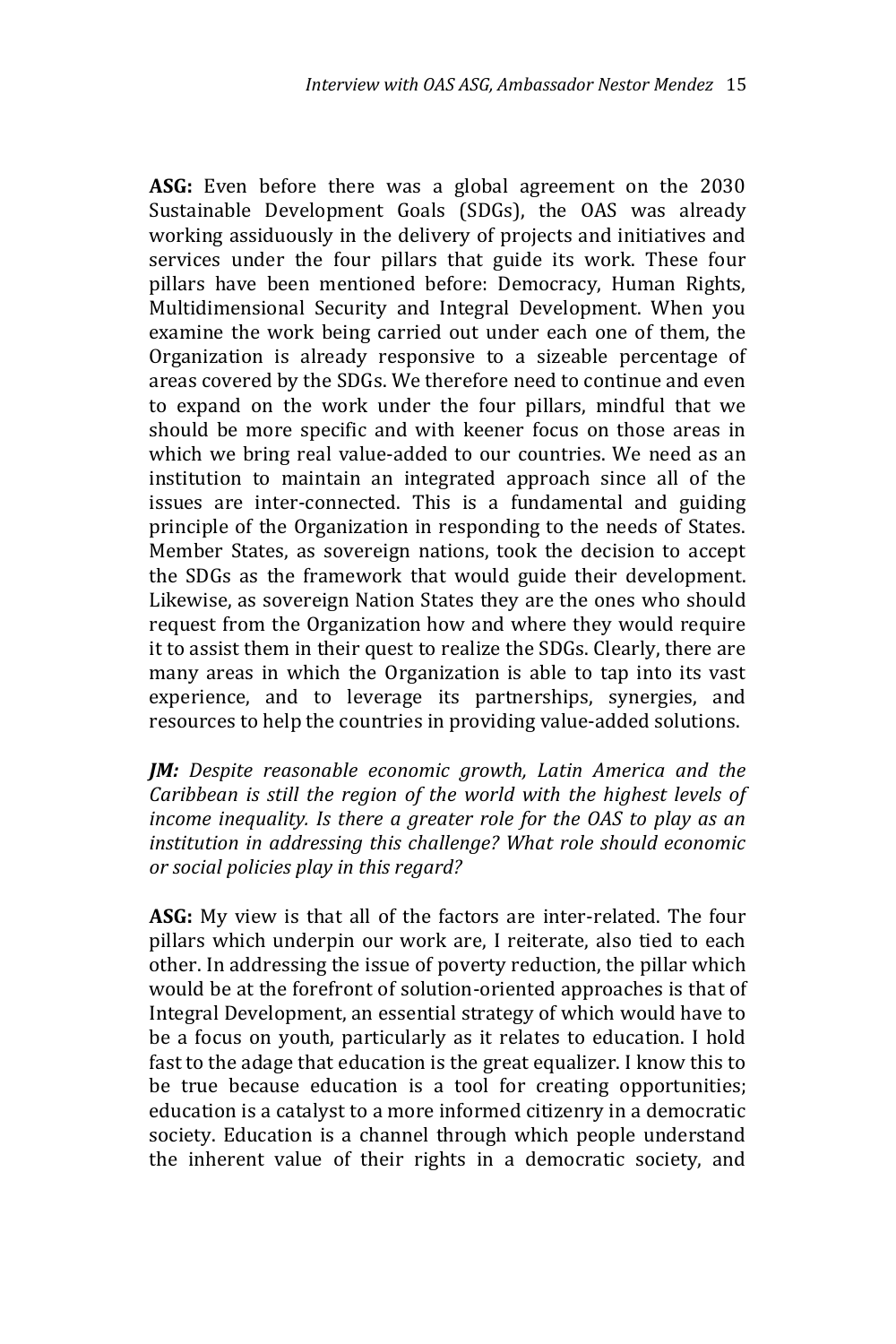certainly what are their obligations as citizens of a democratic society. Education also provides opportunities to access jobs. The right education also affords young entrepreneurs, especially women, the opportunity and the capacity to create their own jobs and to strive for self-sufficiency. A pivotal point from which to advance is the creation of our own jobs, that is, innovation and entrepreneurship. One very important area requiring concentration is innovation in technology. Many of the social challenges, those of a structural and developmental nature, may be successfully addressed if we seek out appropriate technologies through which to analyze and resolve the problems. For that we need to keep innovating, actively encouraging the young, creative minds to become involved in solving the problems that challenge our society today. The foundation of all of this is education.

*JM: Looking forward, how can Member States ensure that the OAS retains the dynamism, foresight and instinct to continue to evolve without losing sight of its core values?*

**ASG:** Member States are the owners of the Organization, and they determine the direction in which we move through the mandates that they give us. These mandates are the result of intense discussions on the challenges as well as the opportunities in our region. I think that the Permanent Council of the Organization can focus more on substantive issues, the big issues of the day. As the second highest authority from which our mandates originate, they have a key role to play in directing the Organization to focus on the larger, seminal issues which impact the lives of our people. The General Secretariat of the OAS is firmly committed to implementing these mandates, to providing the services that the political bodies require to do their work as the decision makers in the Organization.

*JM: Take a look through a forward seeing prism as the current Assistant Secretary General, and share with the people of this hemisphere your most ambitious thoughts on the trajectory of the OAS over the next 20 years.* 

**ASG:** It is incumbent on us, even at this juncture, to be visionary in defining the OAS of the future. Tomorrow's OAS will be an institution that is optimizing technology to meet its operational needs in benefit of our Member States, and towards cost